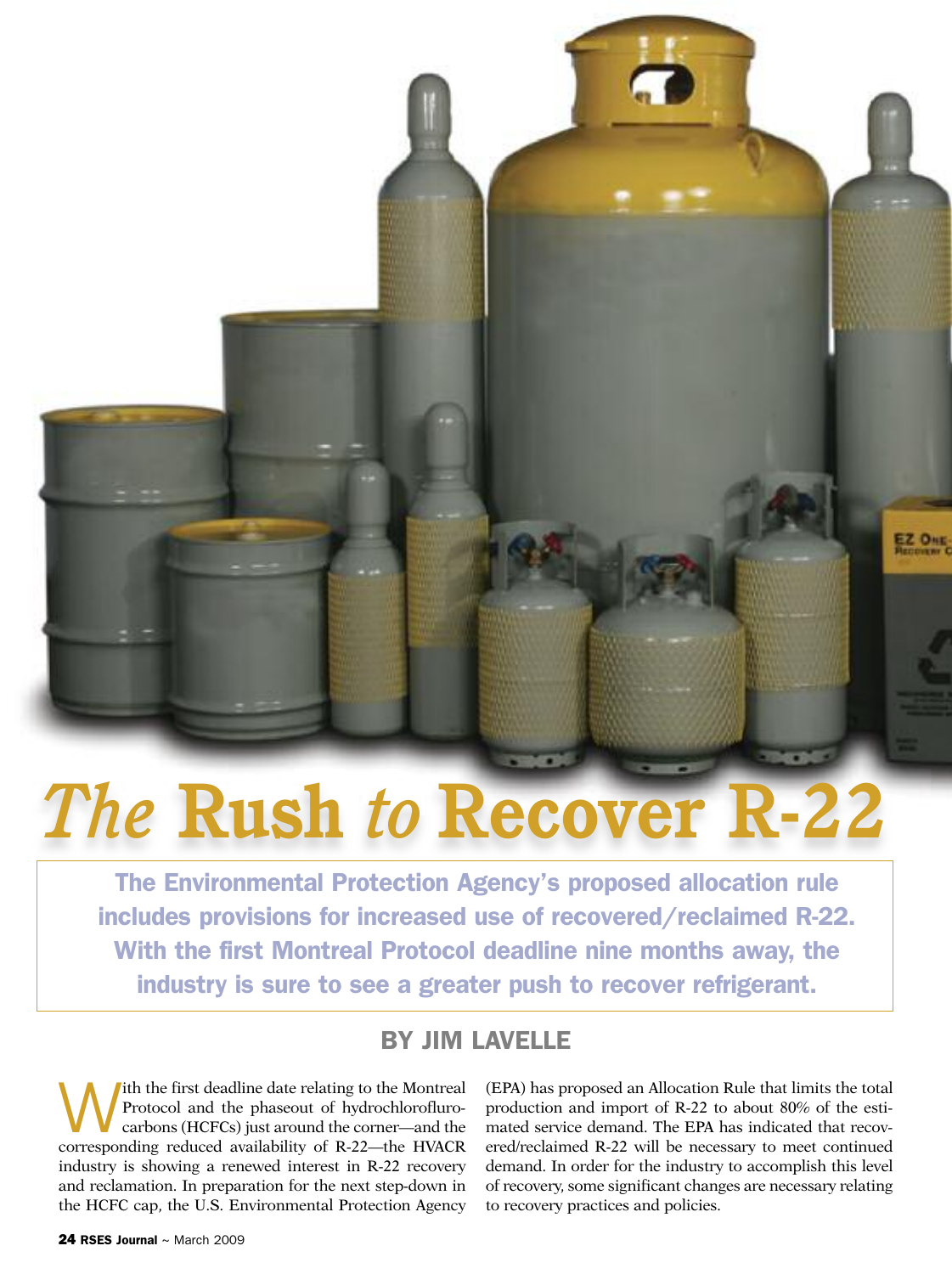**New proposed regulations mean that a significant amount of recovered refrigerant will be necessary to meet HVACR industry demands. Filling this void—and these cylinders—may well be based on the return on investment technicians and contractors receive as the price of hydrofluorocarbon-based refrigerants rises.**



Historical data collected by the EPA on the reclaim of R-22 has shown that a relatively small amount of product has been returned to the supply chain compared to virgin refrigerant introduced into the marketplace. This can be explained in part by considering the economics of reclaim over the last 15 years; with the price of virgin refrigerant relatively low, there was no incentive to pay for recovered refrigerant, clean it and repackage it. Most reclaim was done as a service to the industry, often for a fee. The expected rise in R-22 pricing in conjunction with the reduction in refrigerant availability after Jan. 1, 2010 will impact the economics of the reclamation business.

#### **Kickstarting recovery**

Once the new regulations kick in, activity related to the recovery and reclamation of R-22 will be influenced by several factors.

**It is still the law—**The Clean Air Act mandates that R-22 cannot be intentionally vented during service or disposal of equipment. Recovered refrigerant can be put back into the same system, or a system owned by the same entity (recycling); or the refrigerant can be cleaned to Air-Conditioning and Refrigeration Institute (ARI) 700-1993 Standard of purity specification by an EPA-certified reclaimer and sold in the market (reclaiming). Either option will reduce the need for newly manufactured refrigerant for service. Refrigerant that is not recovered—or simply left sitting in recovery cylinders somewhere to avoid the cost of returning it—does not help meet the need for refrigerant for servicing equipment. Although the law does not explicitly state that recovered refrigerant must be reused or reclaimed, ultimately this is the goal of the regulation.

**Reclamation of R-22 is becoming an economically viable business—**During the chlorofluorocarbon (CFC) phaseout, more reclamation companies were in operation because the resale value of reclaimed CFCs made it profitable. Many of these companies stopped performing reclamation services when the product offering was reduced to R-134a, R-22 and blends under patent. If reclaim-service companies find that reclaiming R-22 is profitable once

## **SHERLOCK® LEAK DETECTOR**

**FAST**-Lecales ears in just 5 seconds. ACCURATE-Finds ears other detectors in ss. CONVENIENT— Peady-mage for mini-chare use MANY DIFFERENT TYPES-For das and a labove heezing. Le twilheezing, pure uxygen and compressed an. lor religerant gases and all concilior ino systems. SEVERAL SIZES - historical flow is several and daught pottes and bulk sizes-4. 5 and 66 gall droms. Buy our lan ous Prit Brush Top Disperser and IT hom bok.



**Circle Reader Service No. 40**